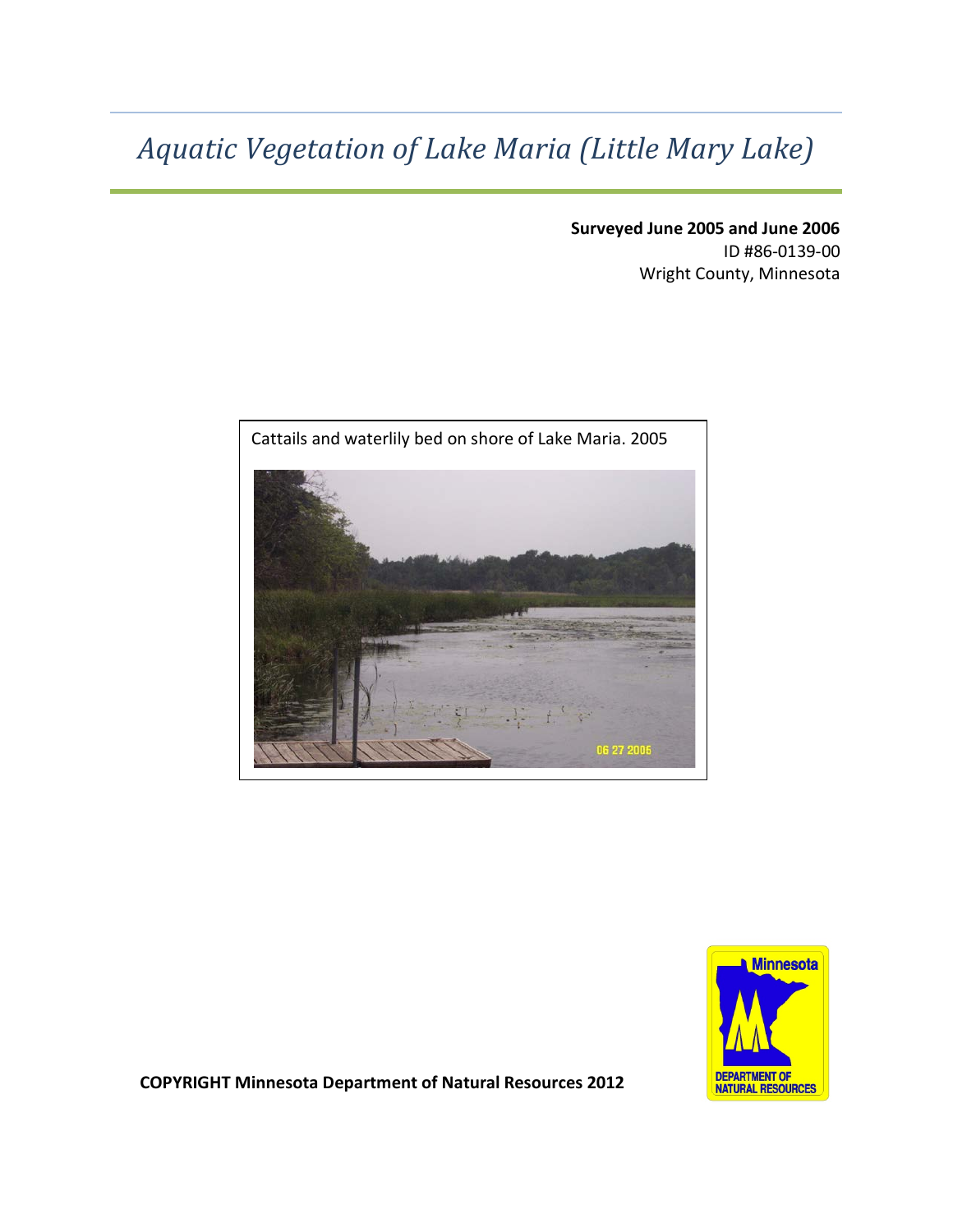**Report by:** Donna Perleberg, Aquatic Plant Ecologist Stephanie Simon, Aquatic Biologist Minnesota Department of Natural Resources Division of Ecological and Water Resources Lakes and Rivers Program 1601 Minnesota Dr., Brainerd, MN 56401 Phone: 218.833.8727 Email: [donna.perleberg@dnr.state.mn.us](mailto:donna.perleberg@dnr.state.mn.us)

**Lakewide sampling (2006):** Stephanie Simon, Josh Knopik, and Lucas Wandrie

**Lakewide sampling (2005):** Donna Perleberg and Michele Mattson

#### **A note to readers:**

Text that appears in blue underline is a hypertext link to a web page where additional information is provided. If you are connected to the Internet, you can click on the blue underlined text to link to those web pages.

**This report is also available online at:**  [http://www.dnr.state.mn.us/eco/pubs\\_aquatics/veg\\_reports.html](http://www.dnr.state.mn.us/eco/pubs_aquatics/veg_reports.html)

#### **This report should be cited as:**

Perleberg, D and S. Simon. 2012. Aquatic vegetation of Little Mary Lake (DOW 86-0139-00), Wright County, Minnesota, 2005 and 2006. Minnesota Department of Natural Resources, Ecological and Water Resources Division, 1601 Minnesota Dr., Brainerd, MN 56401. 14 pp.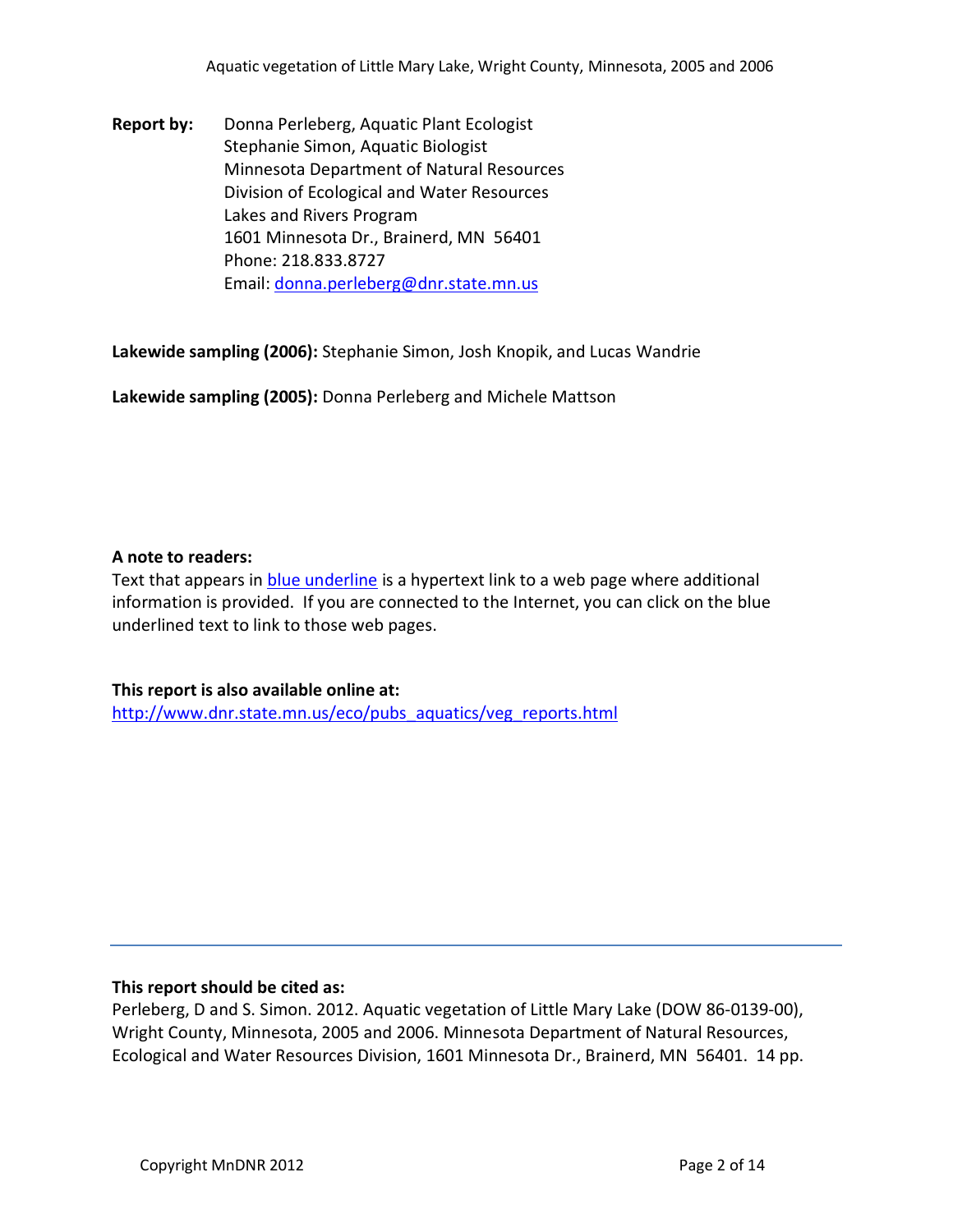# **Summary**

Little Mary Lake is a 125 acre, shallow, nutrient-rich lake in central Minnesota. Aquatic vegetation surveys were conducted in June 2005 and 2006.

Aquatic plants were scattered around the entire perimeter of the lake but vegetation growth was limited by low water clarity. Plants were found to a depth of 11 feet but were most frequent in the shore to three feet depth zone, where 63% of the sites in 2005 and 57% of the sites in 2006 contained plants. Lakewide, plants were present in 27% of the sample sites in 2005 and 43% of the sample sites in 2006.

A total of nine aquatic plant species were recorded in the lake and included one emergent, two floating-leaved, and six submerged plants. The submerged plant community was dominated by species that are tolerant of turbidity. The most frequently occurring submerged species were coontail (*Ceratophyllum demersum*) and Canada waterweed (*Elodea canadensis*). Coontail increased in frequency from 2005 to 2006 but other species remained stable. The non-native plant curly-leaf pondweed (*Potamogeton crispus*) was found in eight percent of the sample sites in 2005 and six percent in 2006. It was most frequent in depths from shore to three feet. Eurasian watermilfoil was first detected in the lake in 2006 and was found in three sample sites.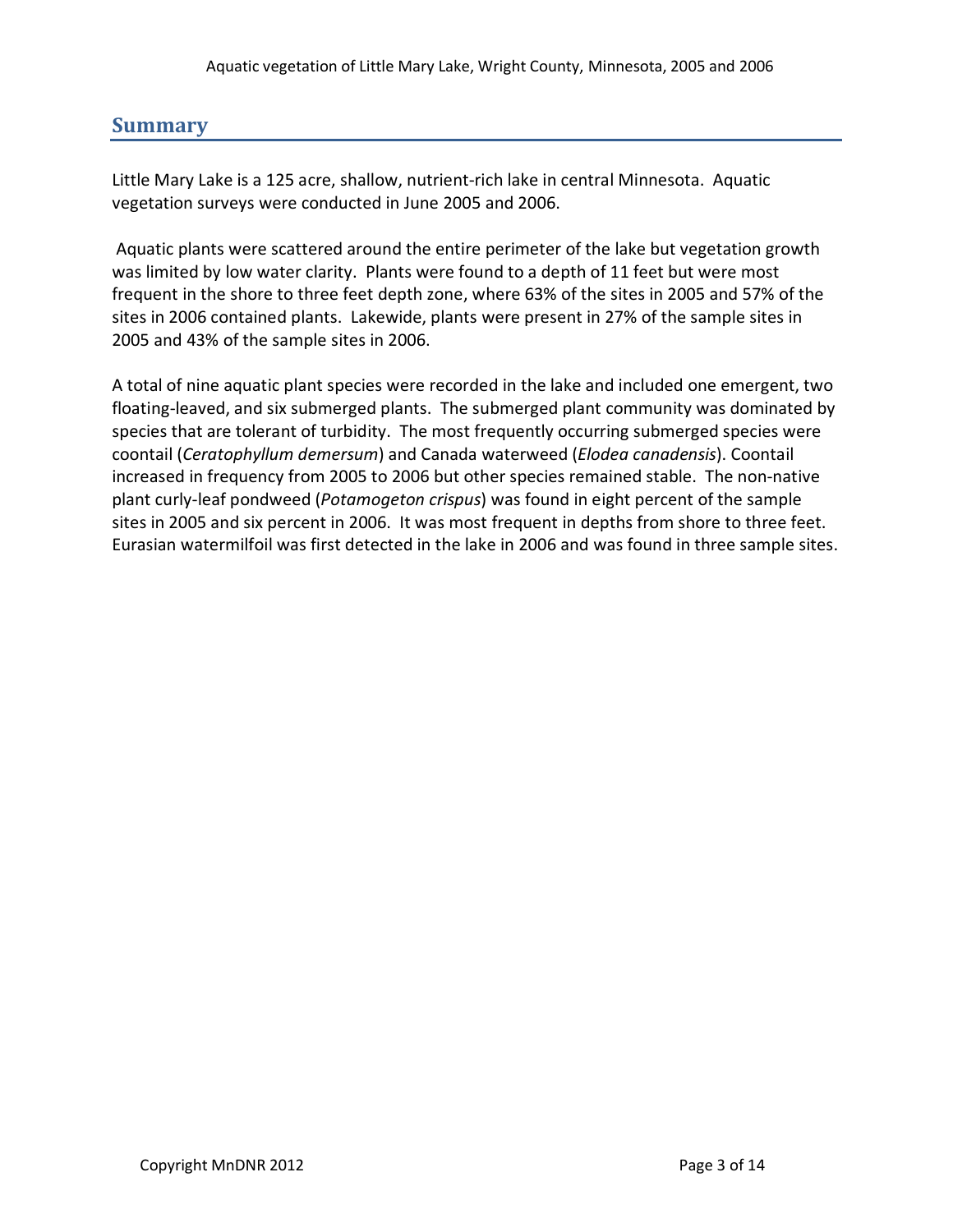# **Introduction**

Lake Maria (or Little Mary Lake) is located in Wright County, central Minnesota in the St. Cloud-Mississippi River Watershed (Figure 1 inset). It occurs about five miles south of the Mississippi River within the Silver Creek sub-watershed (Figure 1). Silver Creek flows north from Lake Mary through the west end of Lake Maria and into Locke Lake but a downstream barrier on the creek isolates Locke Lake from the Mississippi River.

Land use in the watershed is primarily agricultural which contributes to low clarity (less than 2 feet) in many of the lakes. Lake Maria is one of three lakes contained primarily within Lake Maria State Park. High quality hardwood forests still remain within the Park and provide an important shoreline buffer for Lake Maria.

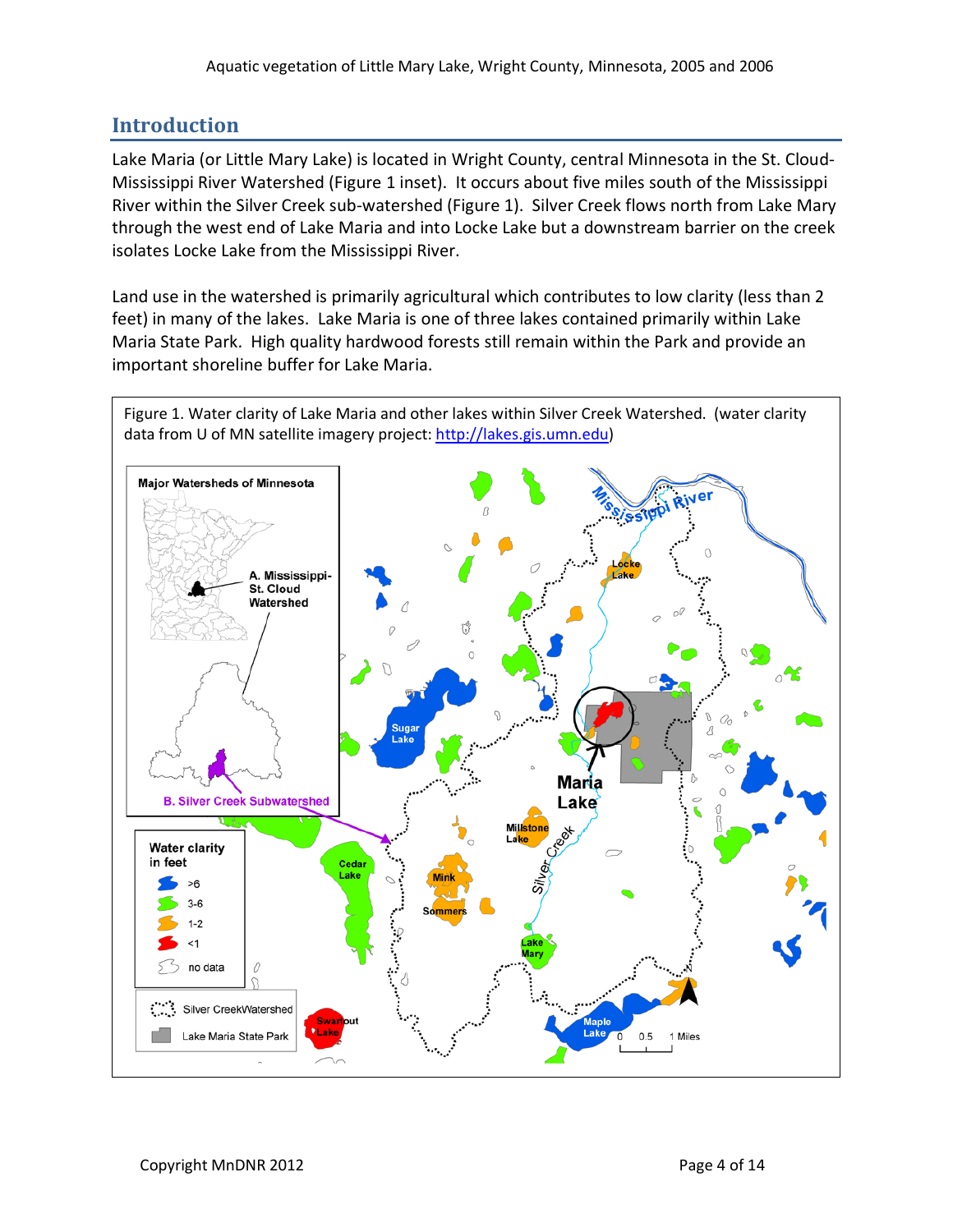Lake Maria has an elongated outline with a north and a south basin. The lake covers about 125 acres and has a total shoreline length of about three miles. It is a shallow lake with a maximum depth of 15 feet in the south basin and five feet in the north basin (Figure 2). Lake Maria is characterized as [hypereutrophic](http://www.pca.state.mn.us/index.php/water/water-types-and-programs/surface-water/lakes/citizen-lake-monitoring-program/secchi-transparency-slideshow/mesotrophic-lake-secchi-transparency-slideshow.html?menuid=&redirect=1) (very high nutrients). Water quality data are limited but compared to other lakes in the area, Lake Maria is among the lowest in clarity (Figure 2). In 2009, the mean summer<sup>[1](#page-4-0)</sup> water clarity, as measured by Secchi disc readings<sup>[2](#page-4-1)</sup>, was 0.5 feet in the north basin and 0.8 feet in the south basin. Based on Secchi disk measurements alone, aquatic plants have the potential to reach depths of only one to two feet in the lake<sup>[3](#page-4-2)</sup>.



Motorized boats are not permitted on the lake but canoe access is available on the east shore. Privately owned shoreline lots on the south basin have been developed with residential homes.

#### Amounts and types of aquatic plants in Minnesota lakes

Within a lake, types and amounts of aquatic plants are influenced by a variety of factors including water clarity, water chemistry, water depth, substrate, and wave activity. Deep or wind-swept areas may lack aquatic plant growth, whereas sheltered shallow areas may support an abundant and diverse native aquatic plant community. The annual abundance, distribution and composition of aquatic plant communities may change due to environmental factors, predation, the specific phenology of each plant species, introductions of non-native plant or animal species and human activities in and around the lake.

Aquatic plants can be divided into four groups or "life forms" based on whether the main portion of the plant occurs above, on, or below the water surface. These life forms: emergent, floating-leaved, free-floating and submerged plants (Figure 3), often favor certain water depth

 $<sup>1</sup>$  June through September</sup>

<span id="page-4-1"></span><span id="page-4-0"></span><sup>&</sup>lt;sup>2</sup> The [Secchi disc](http://www.pca.state.mn.us/water/secchi-slideshow.html) transparency measures the depth to which a person can see into the lake and provides a rough estimate of the light penetration into the water column. Water clarity is influenced by the amount of particles in the water column and can fluctuate seasonally and annually.

<span id="page-4-2"></span> $3$  As a general rule, sunlight can penetrate to a depth of two times the Secchi depth and aquatic plants can grow to a depth of one and a half times the Secchi depth.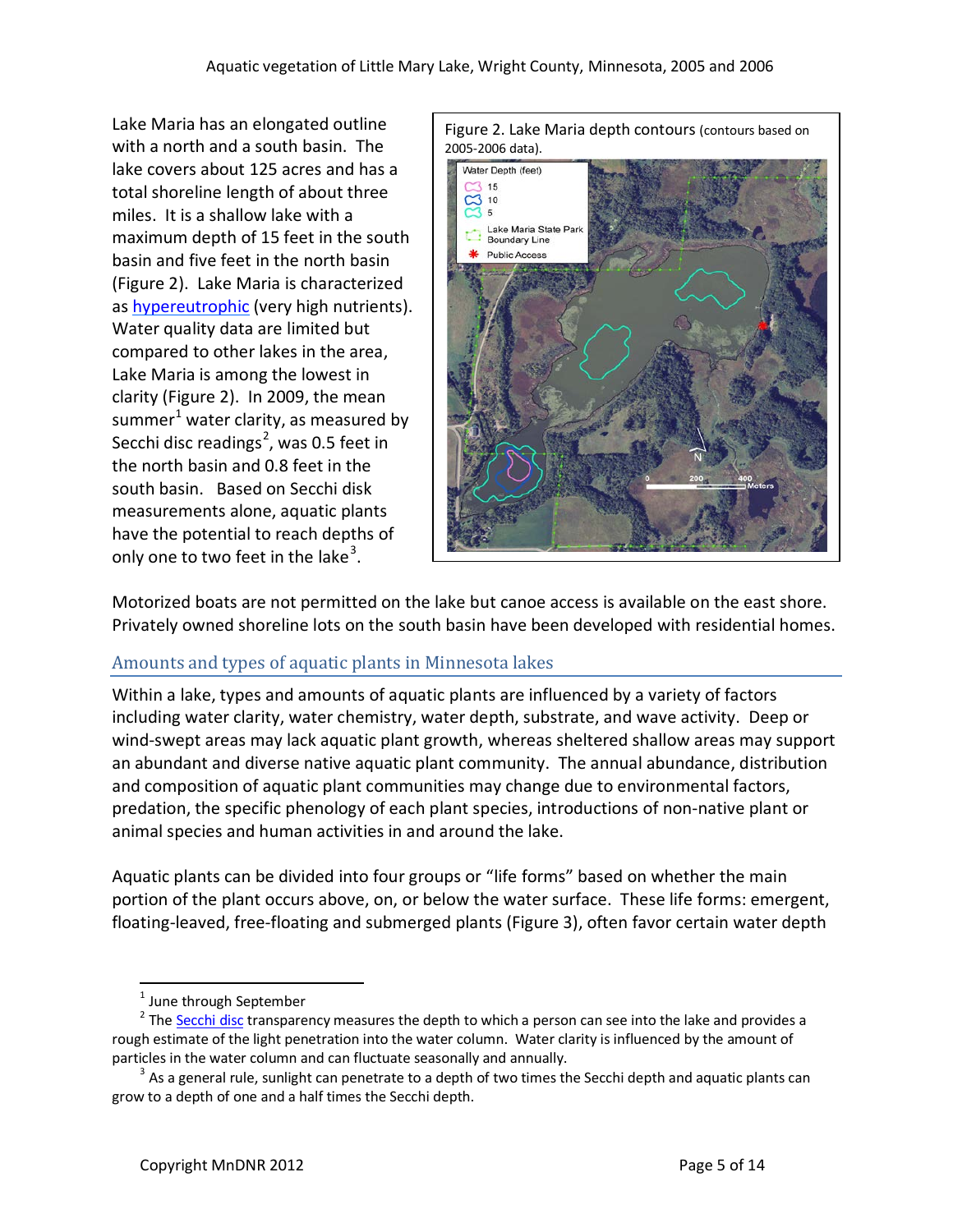zones around the lake but overlap occurs with one life form grading into another. Each life form group has unique functions and values.

[Emergent plants,](http://www.dnr.state.mn.us/aquatic_plants/emergent_plants/index.html) like cattails and bulrush, are rooted in the lake bottom with most of their leaves and stems extending above the water surface. [Floating-leaf plants,](http://www.dnr.state.mn.us/aquatic_plants/floatingleaf_plants/index.html) such as waterlilies, are also anchored in the lake bottom with leaves and flowers that float on the water surface. Root systems of



these plants form extensive networks that take up nutrients and help consolidate and stabilize bottom substrate. Beds of floating-leaf and emergent plants also help buffer the shoreline from wave action, offer shelter for insects and young fish, and provide shade for fish and frogs. These beds also provide food, cover and nesting material for waterfowl, marsh birds and muskrat. Floating-leaf and emergent plants are most often found in shallow water to depths of about six feet and may extend lake-ward onto mudflats and into adjacent wetlands.

[Submerged plants](http://www.dnr.state.mn.us/aquatic_plants/submerged_plants/index.html) have stems and leaves that primarily grow underwater but they may also form flowers, fruits and some leaves that emerge above or float on the water surface. Submerged plants are typically anchored to the lake bottom but some species do drift freely with the currents. This group includes non-flowering plants such as large algae, mosses, and fern-like plants, and flowering plants that may produce flowers above or below the water surface. Submerged plants may form low-growing mats or may grow several feet in the water column with leaf shapes that include broad ovals, long and grass-like, or finely dissected. Submerged plants release oxygen into the water column, compete for nutrients with microscopic algae, and provide food and shelter for a variety of invertebrates, fish, amphibians and other wildlife.

[Free-floating](http://www.dnr.state.mn.us/aquatic_plants/floatingleaf_plants/duckweeds.html) plants are the smallest of Minnesota's lake plants and include small flowering plants that are commonly known as "duckweeds" as well as microscopic algae. Different survey methods are required to assess microscopic algae and they are not included in this report. Duckweeds are present in many Minnesota lakes and if present in sufficient amounts, they can accumulate into mats and create a shade barrier along protected shorelines. As their name implies, they are also an important food source for waterfowl.

Plant species richness is a term used to describe the total number of plant species present in a lake and it can be used to help describe the general health of the waterbody. In Minnesota, plant species richness can range from zero (un-vegetated lakes) to more than 40 species in a lake<sup>[4](#page-5-0)</sup>. Species richness is generally higher in high clarity lakes than in turbid lakes and more species are usually found in moderately fertile lakes than in nutrient poor lakes. Therefore,

<span id="page-5-0"></span> $4$  These values are from a review of MNDNR lake vegetation surveys.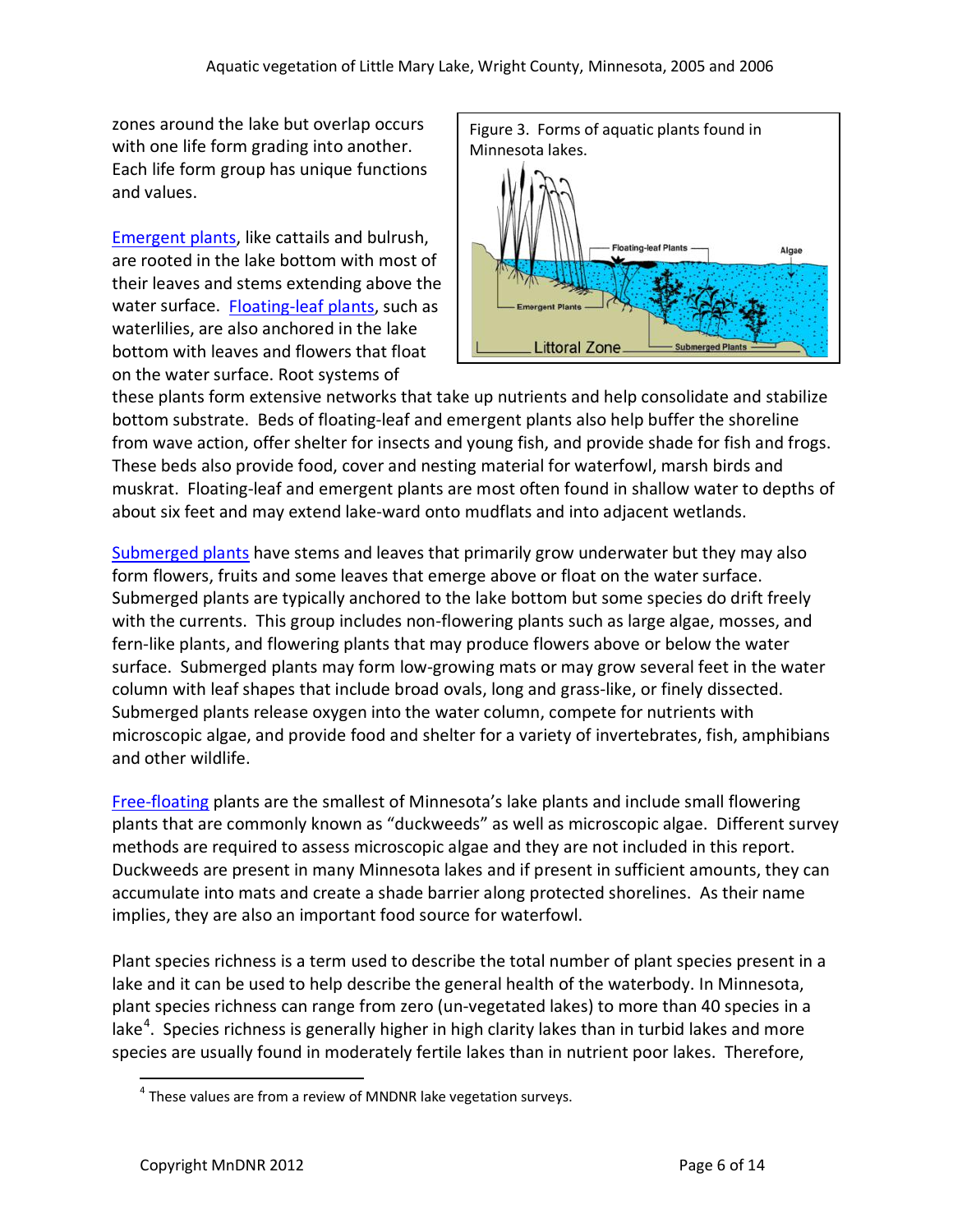lakes of north central Minnesota are often among the "richest" in terms of numbers of plant species. Water quality changes that result in lower clarity may also result in the loss of some plant species, or lower species richness.

#### **Objectives**

The purpose of this vegetation survey was to provide a quantitative description of the plant population of Lake Maria. Specific objectives included:

- 1. Describe the general distribution of plants in the lake including the depths at which plants occur.
- 2. Record the aquatic plant species that occur in the lake
- 3. Estimate the abundance of each species
- 4. Develop distribution maps for the commonly occurring species
- 5. Compare the 2005 and 2006 plant communities

# **Methods**

#### Lakewide vegetation survey

A lakewide vegetation survey was conducted on June 26, 2005 and June 6, 2006 using a point-intercept survey method (Madsen 1999, MnDNR 2009). Survey waypoints were created using a GIS computer program and downloaded into a handheld GPS unit. Survey points were placed across the entire lake and spaced 50 meters (164 feet) apart, resulting in about one survey point per acre (Figure 4, Table 1). The survey was conducted by boat and a GPS unit was used to navigate to each sample point. One side of the boat was designated as the sampling area.

Surveyors recorded all plant species found at each sample site

(approximately a one square meter sample site at the pre-designated side of the boat). A double-headed, weighted garden rake, attached to a rope was used to

survey vegetation not visible from the water surface (Figure 5). Any additional plant species found outside of sample sites were recorded as "present" in the lake but these data were not

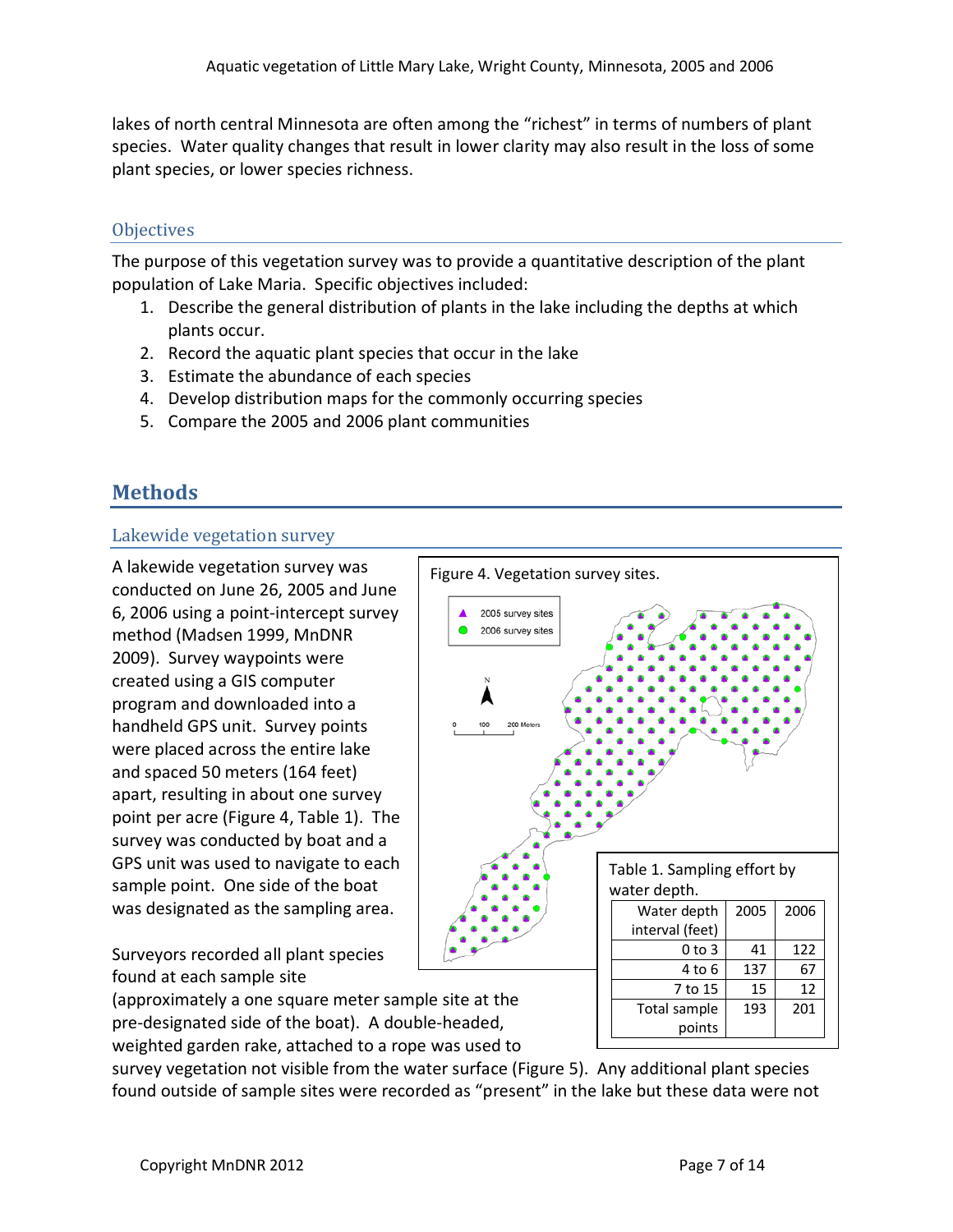no plants present in either survey year

used in frequency calculations. Plant identification followed Crow and Hellquist (2000) and Flora of North America (1993+) and nomenclature followed MnTaxa (2011).

A total of 193 sites were surveyed in 2005 and 201 sites were surveyed in 2006. Only sites that were surveyed in both years were used to calculate frequency data. Frequency was calculated for the entire lake and data were also separated into 3 feet increment depth zones for analysis (Table 1). Frequency estimates were also calculated for

individual species and selected groups of species (Appendix 1).

# **Results and Discussion**

#### Distribution of aquatic plants

Plants were scattered around the entire lake in both survey years and the percent of vegetated sites ranged from 27% in 2005 to 43% in 2006 (Figure 6). Plant growth was found to 10 feet in 2005 and to 11 feet in 2006 but in both years, plant frequency was highest (about 60%) in depths of 0 to 3 feet; in deeper water about 20% of sites contained plants (Figure 7).

## Types of plants recorded

A total of nine aquatic plant species (types) were recorded in Lake Maria (Table 2) including one emergent, two floating-leaved and six submerged plants. Two of the submerged plants, curly-leaf pondweed and Eurasian watermilfoil, are not native to Minnesota.

The highest number of plant species was found in shallow water, from shore to a depth of three feet (Figure 8).



20%

40%

60%

80%

100%



Figure 7. Plant occurrence by water depth.

Figure 6. Aquatic Plant Distribution, 2005 and 2006.



2005 2006

**water depth (ft)**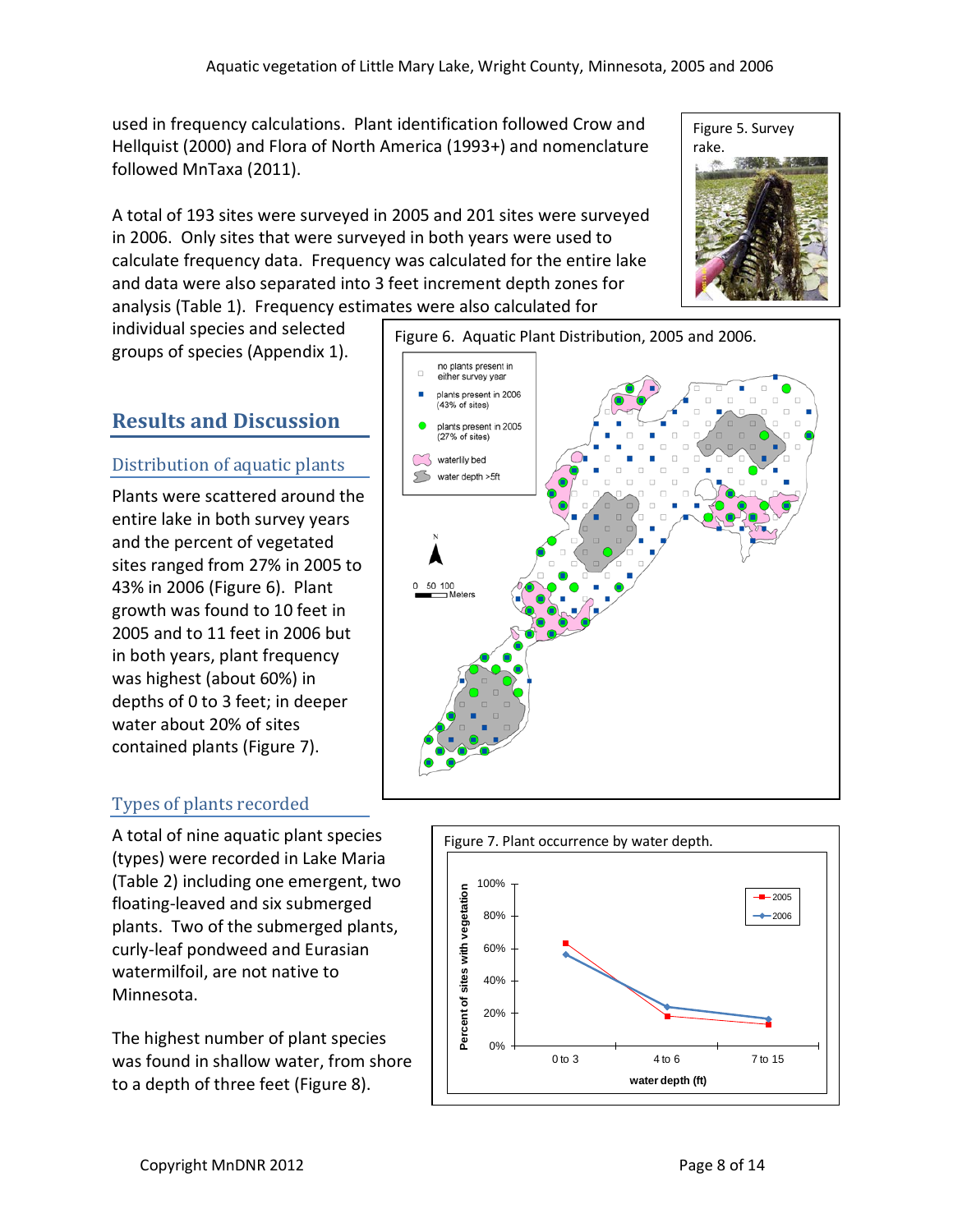Table 2. Frequency of aquatic plants in Little Mary Lake Point-intercept survey, June 2005 and 2006.

| Life Form                                            | <b>Common Name</b>                                                      | <b>Scientific Name</b> | Frequency       |                 |
|------------------------------------------------------|-------------------------------------------------------------------------|------------------------|-----------------|-----------------|
|                                                      |                                                                         |                        | 2005<br>(n=193) | 2006<br>(n=193) |
|                                                      | Coontail                                                                | Ceratophyllum demersum | 9               | 36              |
| NATIVE SUBMERGED                                     | Canada waterweed                                                        | Elodea canadensis      | 10              | 10              |
|                                                      | Sago pondweed                                                           | Stuckenia pectinata    | 1               |                 |
|                                                      | Narrow-leaved pondweed                                                  | Potamogeton sp.*       | --              | 2               |
| <b>NON-NATIVE</b>                                    | Curly-leaf pondweed                                                     | Potamogeton crispus    | 8               | 6               |
| <b>SUBMERGED</b>                                     | Eurasian watermilfoil                                                   | Myriophyllum spicatum  | --              |                 |
|                                                      |                                                                         |                        |                 |                 |
| <b>FLOATING</b>                                      | White waterlily                                                         | Nymphaea odorata       | 10              | 9               |
|                                                      | Yellow waterlily                                                        | Nuphar variegata       | 1               |                 |
|                                                      |                                                                         |                        |                 |                 |
| <b>EMERGENT</b>                                      | Narrow-leaf cattail                                                     | Typha angustifolia     | Present         | Present         |
| Present = Found in lake but not within sample sites. | *Specimens of "narrow-leaved pondweeds" were not identified to species. |                        |                 |                 |

(Frequency is the percent of sample sites in which a plant species occurred within the shore to 15 ft water depth.)

Only two submerged species (coontail and Canada waterweed) occurred in depths greater than six feet (Figure 8). Most sites contained no plants or only one species.

## Floating-leaved and emergent plants

No in-lake beds of emergent plants were detected but cattails (*Typha* sp.) were common along shorelines. Twenty-two acres of waterlily beds were mapped (Figure 6). [White waterlily](http://www.dnr.state.mn.us/aquatic_plants/floatingleaf_plants/white_water_lily.html) (*Nymphaea odorata*; Figure 9) was the most common floating-leaf plant and

was found in about 10% of the sites in both years. [Yellow waterlily](http://www.dnr.state.mn.us/aquatic_plants/floatingleaf_plants/spatterdock.html) (*Nuphar variegata*; Figure 10) was also present. Waterlilies occurred in depths less than six feet and often included submerged plants.

#### Figure 8. Number of plant species vs. water depth. 10 Submerged ■Floating-leaf 8 **D**Emergent number of species **number of species** 6 4 2 0 0 to 3 4 to 6 7 to 15 **water depth (ft)**

Figure 9. White waterlily





## Submerged plants

The submerged plant community was comprised of species that are tolerant of lower clarity including four native species (coontail, Canada waterweed, sago pondweed and narrow-leaf pondweed) and two non-native species (curly-leaf pondweed and Eurasian watermilfoil).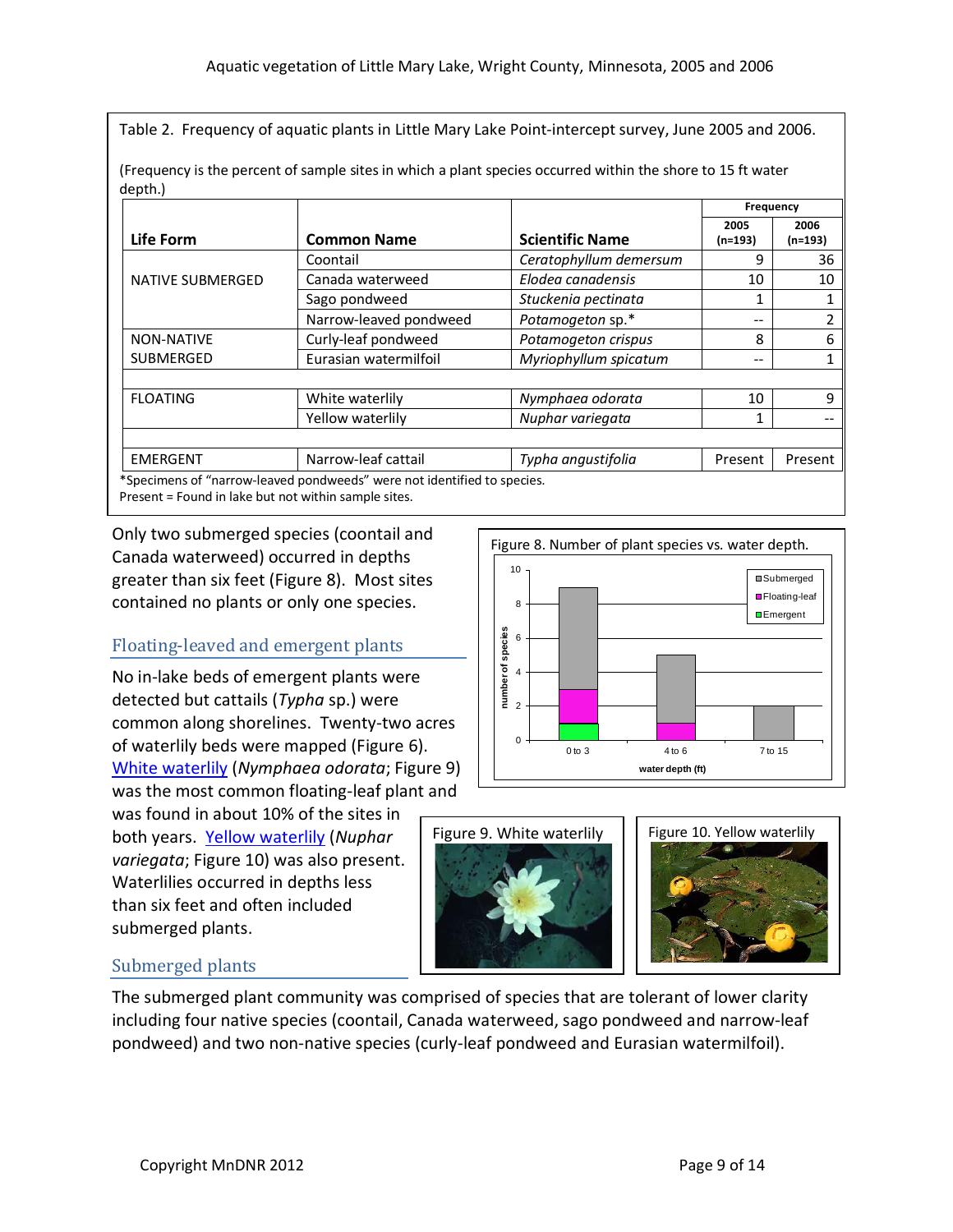interval 2005 and 2006.

#### [Coontail](http://www.dnr.state.mn.us/aquatic_plants/submerged_plants/coontail.html) (*Ceratophyllum*

*demersum*) was the deepest growing plant in both years and was found to 10 feet in 2005 and to 11 feet in 2006. It was the most common submerged species in 2006, occurring in 36% of the sample sites. It increased in frequency from 9% in 2005 (Table 2). In both years it was most frequent in the 0 to 3 feet depth zone and in 2006 it was the only plant found in depths greater than six feet (Figure 11).

Coontail (Figure 12) grows entirely submerged and its roots are only loosely anchored to the lake bottom. It is adapted to a broad range of lake conditions and is tolerant of higher turbidity and can grow in muck substrates (Nichols 1999). Coontail is perennial and can over winter as a green plant under the ice and then begins new

growth early in the spring, spreading primarily by stem fragmentation. The finely divided leaves of this plant provide a home for insects valuable as fish food.

[Canada waterweed](http://www.dnr.state.mn.us/aquatic_plants/submerged_plants/canada_waterweed.html) (*Elodea canadensis*) was found in 10% of the sites in 2005 and 2006 (Table 2). It was found to a depth of 7 feet in 2005 and 6 feet in 2006 but in both years was most frequent in depths of three feet and less (Figure 11). This perennial submerged species (Figure 13) is widespread throughout Minnesota. It is adapted to a variety of conditions and is tolerant of low light and prefers soft substrates (Nichols 1999). Canada waterweed can overwinter as an evergreen plant and spreads primarily by fragments.

[Sago pondweed](http://www.dnr.state.mn.us/aquatic_plants/submerged_plants/index.html) (*Stuckenia pectinata*) and narrow-leaf pondweed (*Potamogeton* sp.) are related species that look very similar. Both occurred infrequently in Little Mary Lake in

both survey years, occurring in two percent or less of the survey sites. These submerged plants

**June 27, 2005** 100% **■**white waterlily **frequency of occurrence** requency of occurrence ■sago pondweed 80% **D**coontail 60% curly-leaf pondweed □ canada waterweed 40% 20% 0% 0 to 3 4 to 6 7 to 15 **water depth (ft)**

Figure 11. Frequency of common plant by water depth





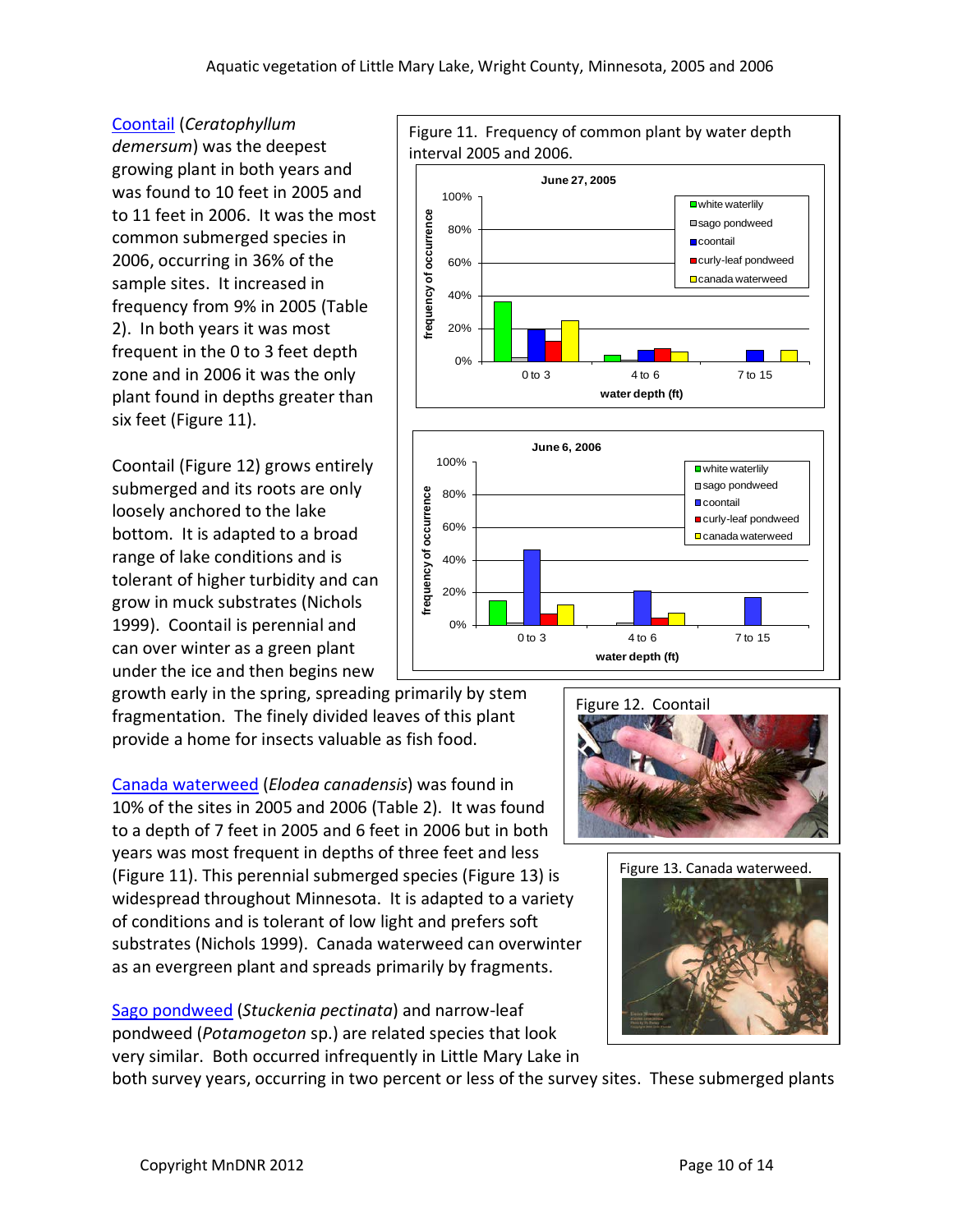(Figure 14) have very narrow-leaves and produce seeds and tubers that are an important source of waterfowl food (Fassett 1957). The foliage of pondweeds is food for a variety of marsh birds, shore birds and wildlife and provides shelter, shade and spawning sites for a range of fish species (Borman et al. 2001).

[Curly-leaf pondweed](http://www.dnr.state.mn.us/aquatic_plants/submerged_plants/curlyleaf_pondweed.html) (*Potamogeton crispus*) is related to the native Sago pondweed and narrow-leaf pondweed but has broader leaves (Figure 15) and is not native to Minnesota. This plant was found in eight percent of the survey sites in 2005 and six percent of the sites in 2006 (Table 2). It occurred to a depth of 6 feet in both years.

Curly-leaf pondweed is a submerged plant that has been present in Minnesota since at least 1910 (Moyle and Hotchkiss 1945) and is now found in more than 700 Minnesota lakes (Invasive Species Program 2010). Like many native submerged plants, it is perennial but has a unique life cycle that may provide a competitive advantage over native species. Curly-leaf pondweed is actually dormant during late

summer and begins new growth in early fall. Winter foliage is produced and continues to grow under ice (Wehrmeister and Stuckey 1978). Curly-leaf reaches its maximum growth in May and June, when water temperatures are still too low for most native plant growth. In late spring and early summer, curly-leaf plants form structures called "turions" which are hardened stem tips that break off and fall to the substrate. Turions remain dormant through the summer and germinate into new plants in early fall (Catling and Dobson 1985). The foliage of curly-leaf pondweed does provide some fish and wildlife habitat, but it may also create problems in some lakes, or in areas of some lakes. During its peak growth in spring, curly-leaf may reach the water surface at certain depths and create dense mats. These dense growths may compete with native vegetation and can also cause problems for recreational lake users. Protecting existing native plant beds may help reduce possible negative impacts of non-native species like curly-leaf pondweed.

[Eurasian watermilfoil](http://www.dnr.state.mn.us/invasives/aquaticplants/milfoil/index.html) (*Myriophyllum spicatum*; Figure 16) was first documented in Little Mary Lake during the 2006 point-intercept survey. It was found in only three survey sites and was found to a depth of three feet.

This non-native plant has feather-shaped leaflets and roots in the lake bottom. In clearer lakes it may grow to depths of 20 feet and may reach the water surface



Figure 16. Eurasian watermilfoil



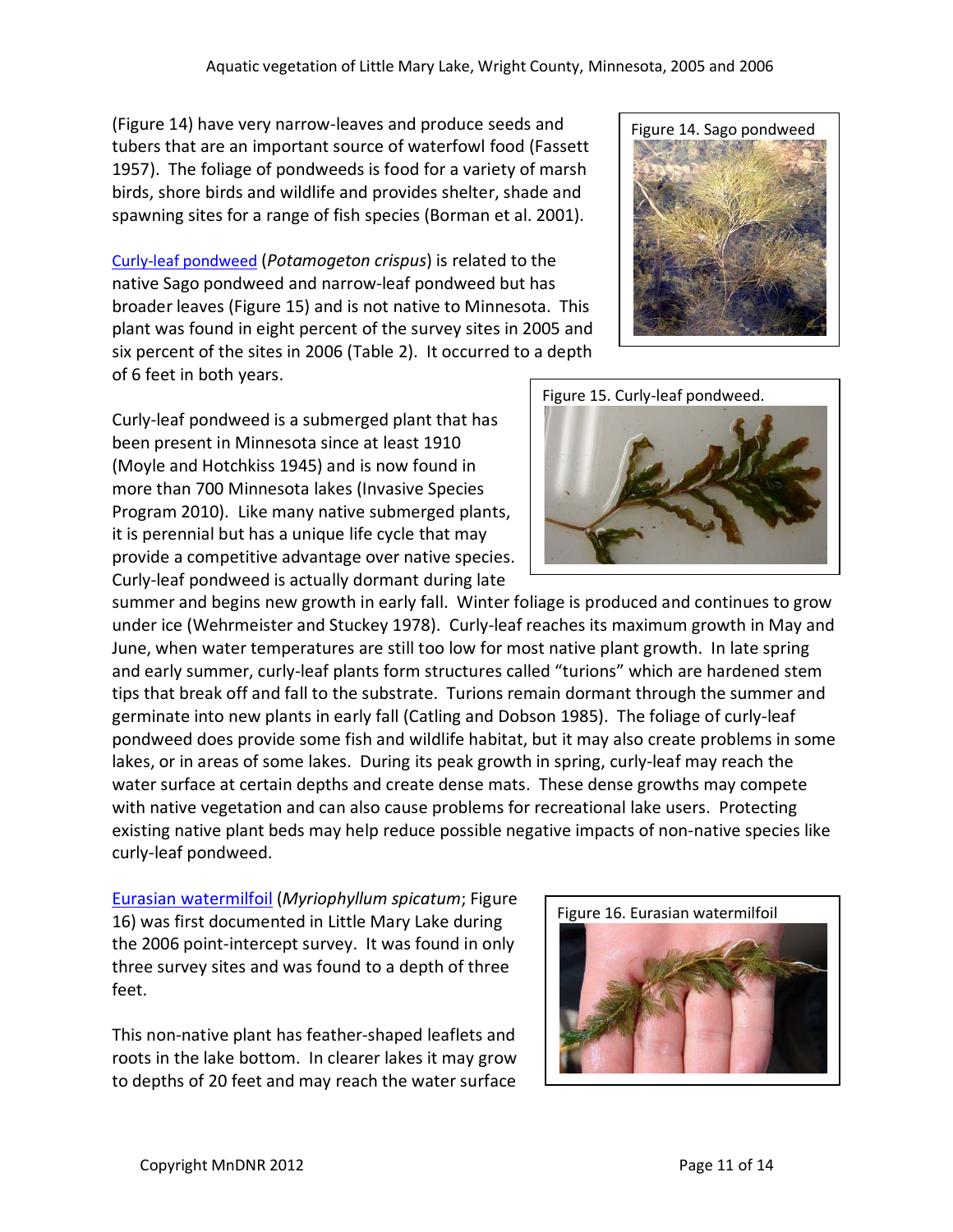in shallower water. It is closely related to a native plant, northern watermilfoil which was not found in Little Mary Lake. For information on how to distinguish the non-native, Eurasian watermilfoil from the native northern watermilfoil, click here: [identification.](http://files.dnr.state.mn.us/natural_resources/invasives/aquaticplants/milfoil/idcard.pdf)

#### Factors influencing aquatic plant communities

The types and amounts of aquatic vegetation that occur within a lake are influenced by a variety of factors including water clarity, water chemistry, depth, substrate type, and wave activity. Monitoring change in the aquatic plant community can be helpful in determining whether changes in the lake water quality are occurring and for estimating the quality of vegetation habitat available for fish and wildlife communities. Data collected in 2005 and 2006 can be used to monitor finer-scale changes that may occur, such as an increase in a particular species, loss of species, or changes in the depths at which individual species occur. In general, factors that may lead to change in aquatic plant communities include:

• Change in water clarity

If water clarity in Little Mary Lake increases, submerged vegetation may be more common at depths greater than 5 feet. Increases in water clarity may lead to more rooted plants and more types of plants in the deep end of the current vegetated zone.

• Snow and ice cover

Many native submerged plants also have the ability to grow under the ice, especially if there is little snow cover and sunlight reaches the lake bottom. In years following low snow cover, and/or a reduced ice-over period, submerged plants may increase in abundance or there may be a shift in species dominance.

•Water temperatures / length of growing season

In years with cool spring temperatures, submerged plants may be less abundant than in years with early springs and prolonged warm summer days.

• Aquatic plant management activities

Humans can impact aquatic plant communities directly by destroying vegetation with herbicide or by mechanical means. The results of these control activities can be difficult to predict and should be conducted with caution to reduce potential negative impacts to nontarget species. Motorboat activity in vegetated areas can be particularly harmful for species such as wild rice. Shoreline and watershed development can also indirectly influence aquatic plant growth if it results in changes to the overall water quality and clarity. For information on the laws pertaining to aquatic plant management[: MnDNR APM Program.](http://www.dnr.state.mn.us/ecological_services/apm/index.html)

The abundance and assortment of aquatic plants found in Little Mary Lake provides a habitat complexity that can be utilized by a variety of fish and wildlife and also provides a variety of other lake benefits. Protecting existing native aquatic plant beds will help maintain critical fish and wildlife habitat and the general water quality of the lake. (Click here for more information on: [value of aquatic plants\)](http://www.dnr.state.mn.us/shorelandmgmt/apg/value.html).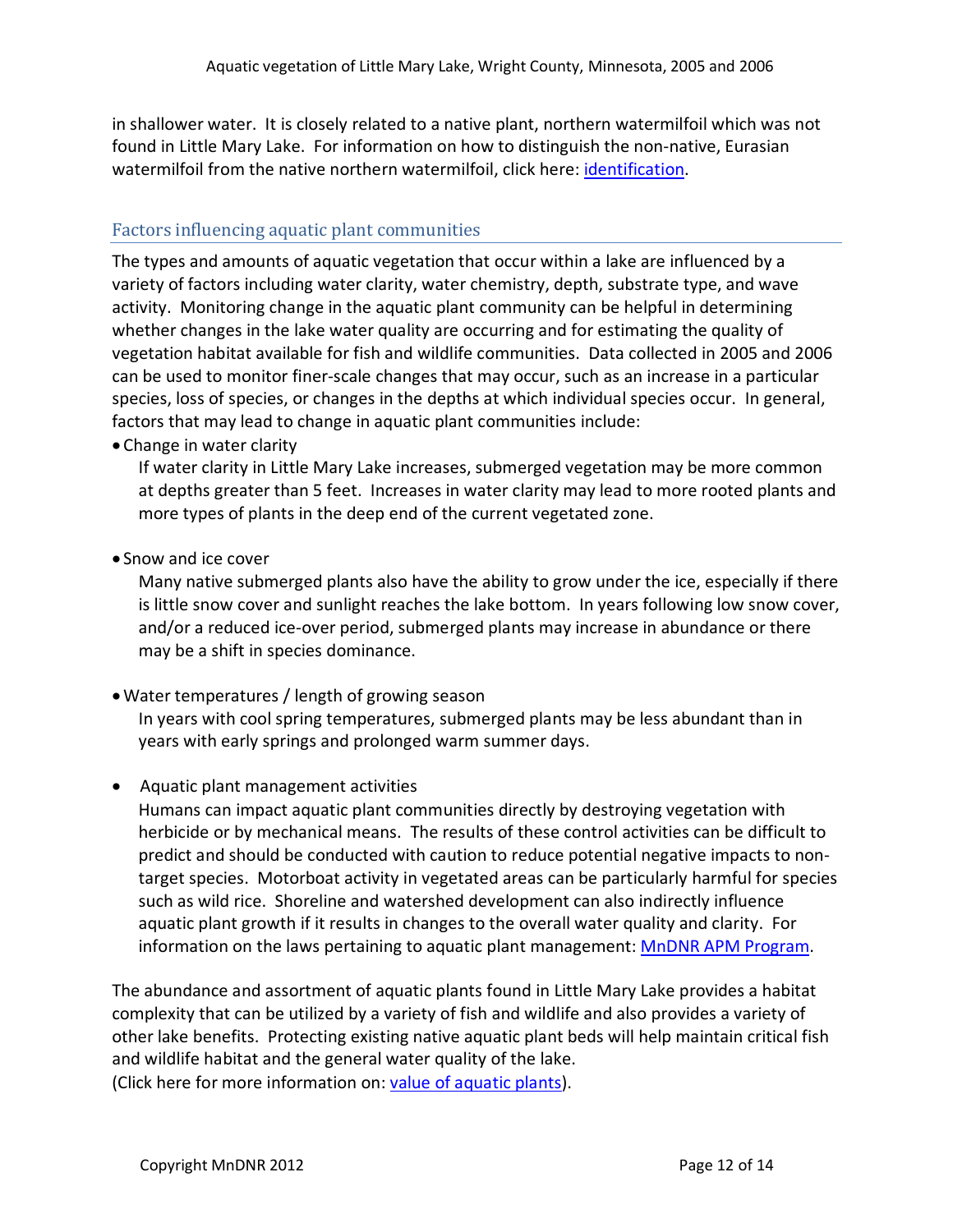# **Literature Cited**

Borman, S., R. Korth and J. Temte. 2001. Through the looking glass: A field guide to aquatic plants. The Wisconsin Lakes Partnership. Stevens Point, Wisconsin. 248 pp.

Catling, P.M. and I. Dobson. 1985. The biology of Canadian weeds. 69. *Potamogeton crispus* L. Canadian Journal of Plant Science 65:655-668.

Crow, G.E. and C.B. Hellquist. 2000. Aquatic and wetland plants of Northeastern North America. 2 volumes. The University of Wisconsin Press.

Fassett, N.C. 1957. A manual of aquatic plants. The University of Wisconsin Press. 405 pp.

Flora of North America Editorial Committee, eds. 1993+. Flora of North America north of Mexico. 12+ vols. New York and Oxford. [www.efloras.org](http://www.efloras.org/)

Invasive Species Program. 2010. Invasive Species of Aquatic Plants and Wild Animals in Minnesota: Annual Report for 2010. Minnesota Department of Natural Resources, St. Paul, MN. <http://files.dnr.state.mn.us/eco/invasives/annualreport.pdf>

Madsen, J. D. 1999. Point intercept and line intercept methods for aquatic plant management. *APCRP Technical Notes Collection* (TN APCRP-M1-02). U.S. Army Engineer Research and Development Center, Vicksburg, MS.<http://el.erdc.usace.army.mil/elpubs/pdf/apcmi-02.pdf>

MnDNR Fisheries Lake Files. Minnesota Department of Natural Resources. Division of Fish and Wildlife, Section of Fisheries, Lake Survey Program. 500 Lafayette Rd., St. Paul, MN 55155.

MnDNR. 2009. Minnesota's Sensitive Lakeshore Identification Manual: a conservation strategy for Minnesota lakeshores (version 2). Division of Ecological and Water Resources, Minnesota Department of Natural Resources.

MnTaxa. 2011. Minnesota State checklist of vascular plants. Minnesota Department of Natural Resources, Division of Ecological and Water Resources, St. Paul. Updated April 2011. Available on Internet: [http://www.dnr.state.mn.us/eco/mcbs/plant\\_lists.html](http://www.dnr.state.mn.us/eco/mcbs/plant_lists.html)

MPCA. 2011. Minnesota Pollution Control Agency. St. Paul, MN. Lake Water Quality Assessment Program. Lake Water Quality Data Search website: [http://www.pca.state.mn.us/water/lkwqSearch.cfm](http://www.pca.state.mn.us/water/clmp/clmpSearch.cfm) (accessed February 2, 2012)

Moyle, J.B. and N. Hotchkiss. 1945. The aquatic and marsh vegetation of Minnesota and its value to waterfowl. Minnesota Department of Conservation. Technical Bulletin 3. 122 pp.

Nichols, S.A. 1999. Distribution and habitat descriptions of Wisconsin lake plants. Wisconsin Geological and Natural History Survey. Bulletin 96. Madison. 266 pp.